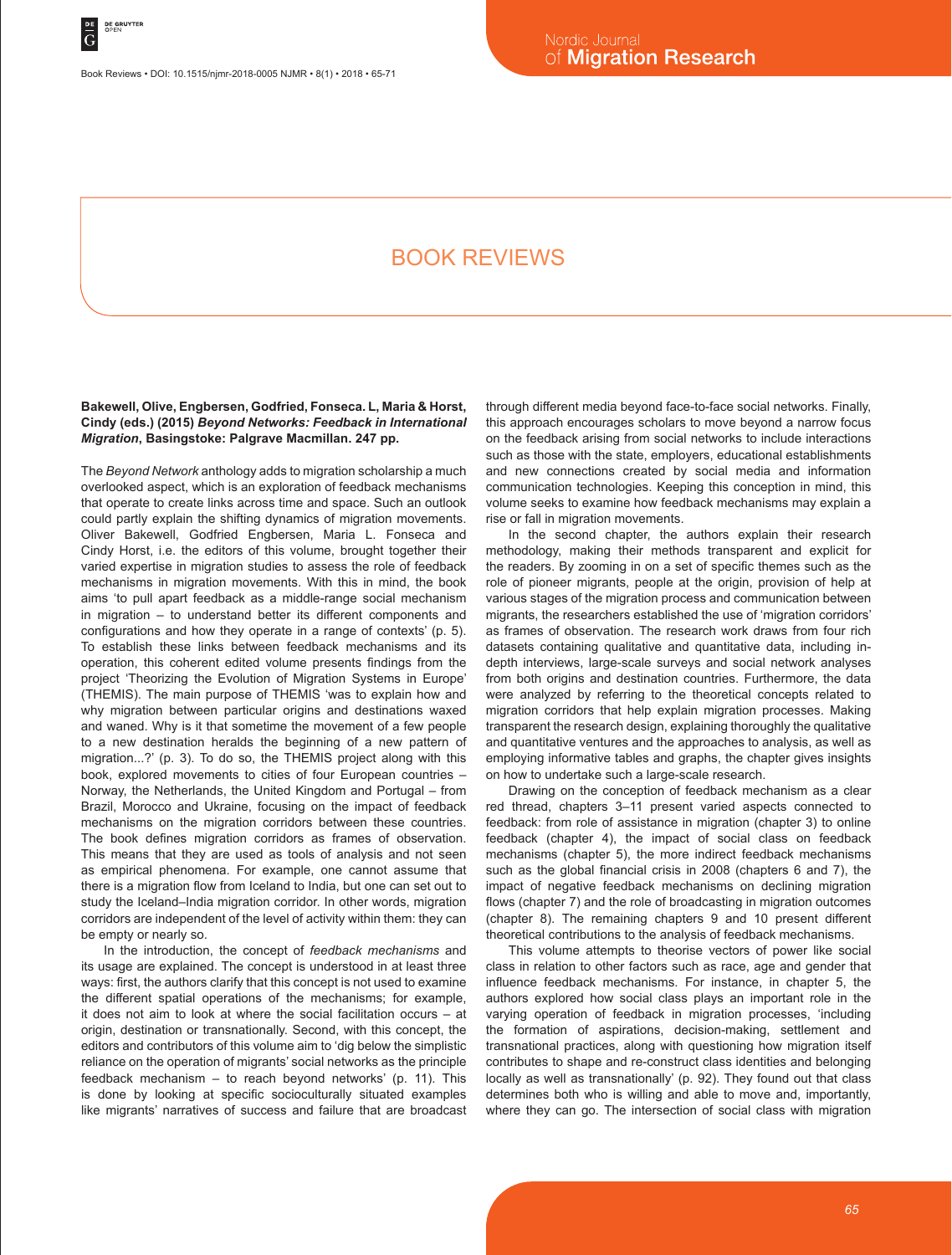policies is a key component in showing the impact on the feedback mechanisms, since migration policies are restrictive for some and not for others. Although the authors refer to gender, they do so only in a limited capacity throughout this volume. Their analysis could have benefitted from an explicit feminist intersectional theorisation (Davis 2008) of the feedback mechanisms, resulting in changing dynamics of migration movements.

The analysis could be enhanced by considering sexuality, as all the European destination countries chosen for this project legalized same sex relationships, while the origin countries (except for Brazil) have not. In chapter 7, the authors discussed how migrant networks contribute to declining migration from Morocco to the Netherlands. They figured that the restrictive Dutch migration regimes, reduction of labour market opportunities for Moroccan migrants and hostile societal reception of immigration in general (particularly coming from Muslim countries) led to negative feedback generation for Moroccan–Dutch migration movement. The presence of migration based on sexual orientation and gender identity is mostly absent in their formulation, even though the global image of the Netherlands as a tolerant country for LGBTQ rights could be hypothesized to attract migration from countries where such rights are absent. It could also be interesting to look at, especially in the Dutch context, how homonationalism i.e. sexual diversity and LGBTQ rights are used to sustain political stances against immigration, especially against people from Islamic countries (Puar 2007). The role of sexuality in migration studies, especially in regards to other axis of identifications, could bring about a more inclusive analysis (see Manalansan 2006). Hence, further explorations of feedback mechanisms could benefit from an analysis of the interaction between ethnic groups, gender, sexuality, religion, state and class along with societal reception. An intersectional framework could assess complexity of the impact on feedback mechanisms not only through and between social networks but also in the domain of social media.

All in all, this volume provides a great entry point for anyone interested in doing research based on migration feedback or migration in general. However, because of its rich empirical details, this book is more descriptive than theory driven. Further inquiry into migration corridors could also assess the complexity of feedback mechanisms by using multinational frames of observation of migration corridors rather than limiting them to binational frames. As acknowledged by the authors, future research could also include data collection from employment agencies, consulates, dating agencies, universities, etc., which play a role in the case of student- and marriage-based migration (p. 244). Considering their data at hand, this book inspires to ask more questions about what role sexuality, religion and digital diaspora formations plays in impacting feedback mechanisms. This volume is highly recommended to students and scholars who are newly interested in media and migration studies and the ones who are interested in conducting mixed methods research projects. Madhuri Prabhakar\*

Research Master Gender Studies, Utrecht University, the Netherlands

#### **References**

- Davis, K 2008, 'Intersectionality as buzzword. A sociology of science perspective on what makes a feminist theory successful', *Feminist Theory*, vol. 9, no. 1, pp. 67-85.
- Manalansan, MF 2006, 'Queer intersections: sexuality and gender in migration studies', *International Migration Review*, vol. 40, pp. 224–249.
- Puar, JK 2007, 'Terrorist assemblages: homonationalism in queer times', Duke University Press, Durham.

#### **Deardorff-Miller, Sarah (2016)** *Political and Humanitarian Responses to Syrian Displacement***, London & New York: Routledge. 146 pp.**

At the sixth anniversary of the war's outbreak in Syria, more than half of its population – 11 million people – have been displaced from their homes. While five million of them fled to other countries as refugees, more than six million have become internally displaced persons (IDPs). This dramatic forced migration has received extensive media coverage that can be attributed to the spillover effects felt in European countries with mass flow of migrants. Sarah Deardorff-Miller provides a compiled information and comprehensive analysis of Syrian displacement in the book titled *Political and Humanitarian Responses to Syrian Displacement*. Miller is an adjunct faculty in American University's School of International Service and the University of London's School of Advanced Study. She has a strong background of working on refugee issues not only in academia but also in various state agencies, think tanks and non-profit organizations around the world.

*Political and Humanitarian Responses to Syrian Displacement* is a policy-focused book seeking to inform scholars, policymakers, practitioners and the general public about the Syrian displacement and how it relates to broader issues. It makes two main arguments: first is that Syrians' protracted refugee situation has turned into a game changer for how states, humanitarian actors and others respond to displacement. Second, displacement is not a mere outcome of the conflict in Syria, but a key variable that should be included in any peace plan or strategy for ending the conflict. Miller also argues that responses to the Syrian displacement brought about the issue of humanitarian innovation in which new inventions and technologies are developed to help to protect and assist displaced people (p. 72).

The book consists of six chapters. Chapter 1 introduces the Syrian conflict and lays out the scale and scope of Syrian displacement. Chapter 2 overviews how central hosting countries – namely, Jordan, Lebanon and Turkey – are responding to the large numbers of Syrian refugees. The chapter compares the responses of these countries by particularly focusing on how they differ in working with international actors. The chapter also points out their 'positive responses' such as accepting refugees, taking the lead in managing the refugee influx as Turkey has done, and the freedom of movement as Lebanon allowed. It also mentions the shortcomings of countries' policies in terms of limitations in providing assistance and protection. Chapter 3 directs readers' attention to the international humanitarian community by introducing new approaches such as the so-called 'cluster approach', which is implemented to clarify various actors' responsibilities in the given humanitarian intervention. Chapters 4 and 5 examine the responses of the European Union (EU) and the United States (US). They discuss some underlying causes of why political responses overwhelm humanitarian responses in these two localities despite the fact that they have received far fewer numbers of Syrian refugees than Syria's neighbouring countries. The fifth chapter concludes the book by relating Syrian displacement to broader debates and suggests policy recommendations.

Theoretically, the book's third chapter provides quite important insights about two broader questions: the way in which the humanitarian responses in Syria affect the global refugee regime and how humanitarian responses are interconnected to other policy areas in terms of security and economy. The chapter focuses on recently adopted approaches in humanitarian work, namely, the 'cluster approach' and 'whole Syria approach'. It first discusses why there has been a need for such innovations. Humanitarian actors responding to refugees and IDPs work in chaotic and complex environment, which leads to serious tensions around actors' roles

*<sup>\*</sup> E-mail: m.prabhakar@students.uu.nl*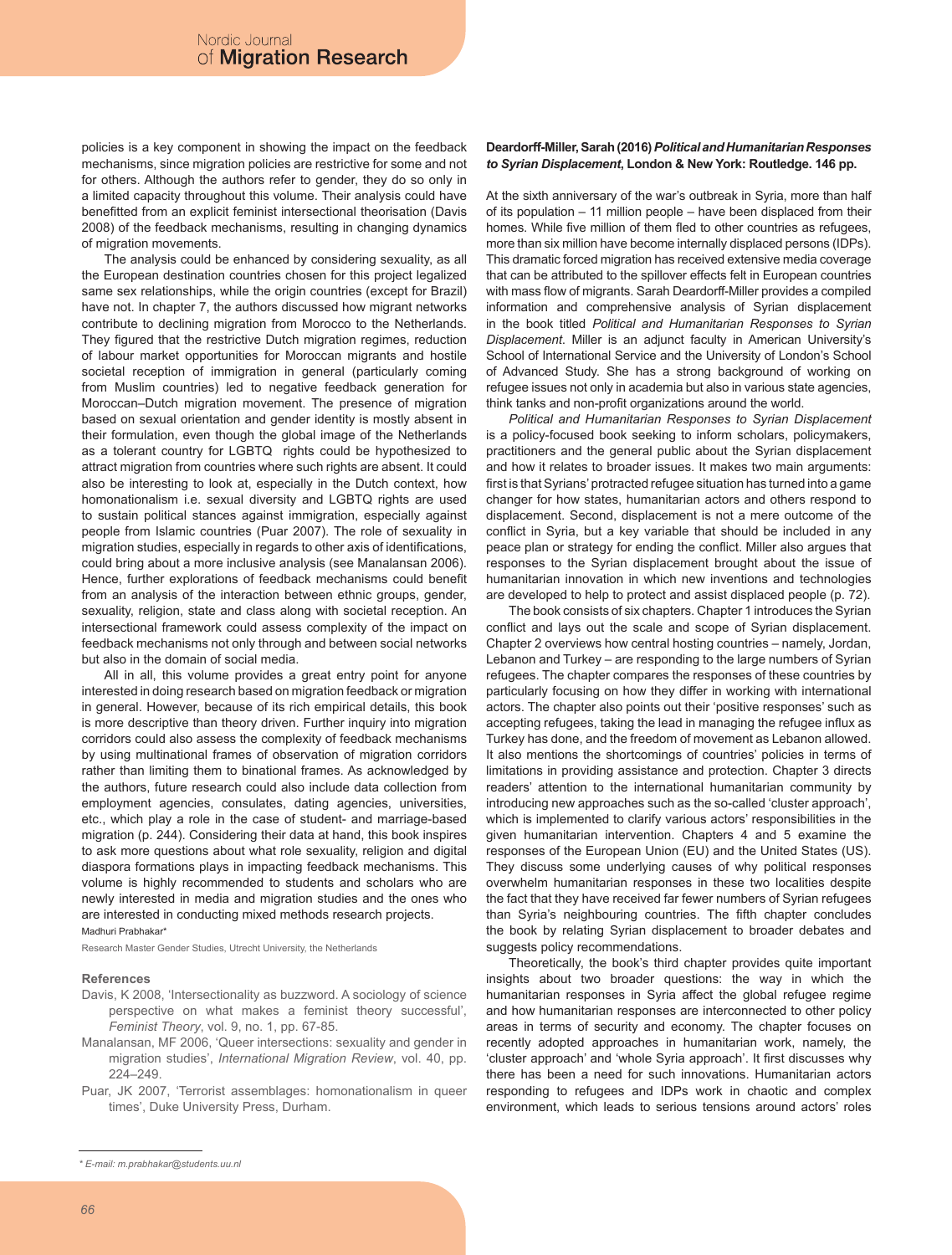and their internal coordination. For example, efforts that aim to address needs of IDPs in Syria engage with both governmentcontrolled areas and opposition-controlled areas, while the work on refugees has to be carried out in relation to not only international organizations but also local and national governments in different host countries. The 'cluster approach' identifies humanitarian organizations' responsibilities – both United Nations (UN) and others – and the main agency in the fields such as protection, food security, education, health and camp management. This approach aims to overcome general problems in protracted humanitarian operations and to achieve greater partnership, coordination and accountability. Nevertheless, testing of the cluster approach in the case of Syrian displacement demonstrates that its effect remains limited in helping actors due to bureaucratic and security constraints, the sheer number of humanitarian actors and interagency tensions. New approaches are rarely immune to old challenges including the politicization and militarization of humanitarian aid, neutrality and impartiality of aid workers, predictability and accountability as well as problems related to funding, information sharing and coordination.

Broader implications of Syrian displacement are also present in the case of the EU. EU's member states have mostly focused on civil order and security, with human rights and humanitarian issues as a secondary concern in responding to the large numbers of Syrians who have arrived since 2015. Its asylum system is at a turning point, and by extension, its identity and values are tested (p. 101). The member states' responses evoke debates about sovereignty, cooperation, responsibility sharing, unity, domestic politics and human rights (p. 79).

The detailed chapter on the US enables readers to reconsider the broad implications in resettlement issues. Resettlement is an ideal humanitarian response to protracted situations, given the fact that it gives refugees opportunities for protection and hope for resuming 'normal' life. However, it reaches only <1% of the millions of refugees. Increasing the resettlement opportunities by the US administration would make a great positive change in the lives of displaced Syrians. It may also signal responsibility sharing to host countries that are feeling overwhelmed. However, the highest number of refugees that the US resettled in 2016 was limited to 85,000 in which 10,000 were Syrians (p. 110). Security-focused rhetoric around Syrians' resettlement continues although research shows that resettled refugees pose little security threats (p. 115).

In general, the book presents a satisfying answer to the question of how states, humanitarian actors and others respond to displacement and what are the implications of these responses. A closer glance at the plethora of actors shows that Syria has turned into another case where the norm of responsibility of protection has failed. The norm of responsibility sharing that is the backbone of global refugee regimes has not been implemented, and instead, states have sought to shift the burden to others. The traditional durable solutions, namely, voluntary return, integration and resettlement have not worked – with some minor exceptions. The humanitarian actors' strategies magnified questions about the professionalization of humanitarian aid and trade-offs for access.

Miller proposes another important argument on how the displacement is not to be understood as a mere outcome of the conflict in Syria but a key variable that should be included in any peace plan or strategy for ending the conflict. This raises an expectation that she would have engaged more thoroughly with international politics and foreign policy. She rightly points out that 'only a political solution will solve the conflict in Syria and hence the root cause of displacement', but she does not go deep into the discussions on international politics (p. 132). Rather, she briefly mentions them as a part of policy choices that are separated into broad/systemic policy versus specific policy suggestions.

The book adopts impressive summarizing methods by using boxes, figures and tables. Presenting a timeline of key moments of Syrian displacement and key EU-related events in 2015 within boxes works very well (pp. 7 and 87, respectively). On the other hand, Chapter 2 on 'Host States in the Region' uses boxes to summarize the interests of Turkey, Jordan and Lebanon (pp. 23, 35 and 43). Considering the fact that these interests are quite substantial in shaping the countries' political and humanitarian responses towards the vast majority of Syrian refugees, readers expect broader discussion on them.

Although the analysis in the book is not underpinned by ethnocentric assumptions, it is a little disappointing that the author devotes a full chapter to the refugee resettlement in the US, which is a small-scale resettlement initiative, while allocating only one chapter for the three main countries that host around five million refugees. Squeezing Turkey, Lebanon and Jordan into a sole chapter limits the opportunities to engage better with the complex political and economic realities there. I would rather prefer more focus on responses of host states in the region and a better understanding of the dynamics at work. An overview of resettlement can be understandable on the normative ground that the book tries to advocate that the US should do more to take a lead in responding to the Syrian displacement by accepting more resettlement. This chapter would have been better balanced if it also discussed the Canadian cases in more detail.

Finally, one important point about the book that needs acknowledgement is its choice of careful terminologies. It diverges itself from a common trend in populist narratives and academia that frame Syrian displacement with negative connotations such as 'crisis', 'emergency' and 'influx' that also embrace policy implications. The book is highly recommended reading for researchers, students and practitioners who are interested in both succinct overview and critical analysis of the Syrian displacement.

Zeynep Sahin Mencütek\*

Associate Fellow, Käte Hamburger Kolleg/Centre for Global Cooperation Research, University of Duisburg, Germany.

#### **Debnár, Miloš (2016)** *Migration, Whiteness, and Cosmopolitanism: Europeans in Japan***, New York: Palgrave Macmillan. 235 pp.**

Whiteness studies aim to reveal the invisible mechanisms in the construction and reproduction of white cultural norms and privileges. Whiteness is the unscrutinised performance of race whereby white capital – a racial application of Bourdieu's cultural capital (1986) – is converted into other forms of capital, including material value such as job opportunities to increase one's socioeconomic status. However, in his analysis of how whiteness shapes the social position of white European migrants in Japan, the author of this book, Miloš Debnár, adds a layer of complexity to the scholarship by problematizing the capacity of white capital to effectively enact power and establish racial dominance. Combining whiteness and migration studies, Debnár, an assistant professor at Doshisha University's Department of Sociology, confronts the discourse on white migrants' privilege to the specific context of Japan. He shows how characterizing these migrants as 'free-floating cosmopolitan' elites (p. 29) deproblematises and invisibilises the intricate nature of the social relations and positions that they must develop in order to negotiate their presence in Japan.

Basing his analysis on empirical evidence drawn from in-depth interviews with 57 European migrants in Japan, demonstrates the

*<sup>\*</sup> E-mail: zeynepsahinmencutek@gmail.com*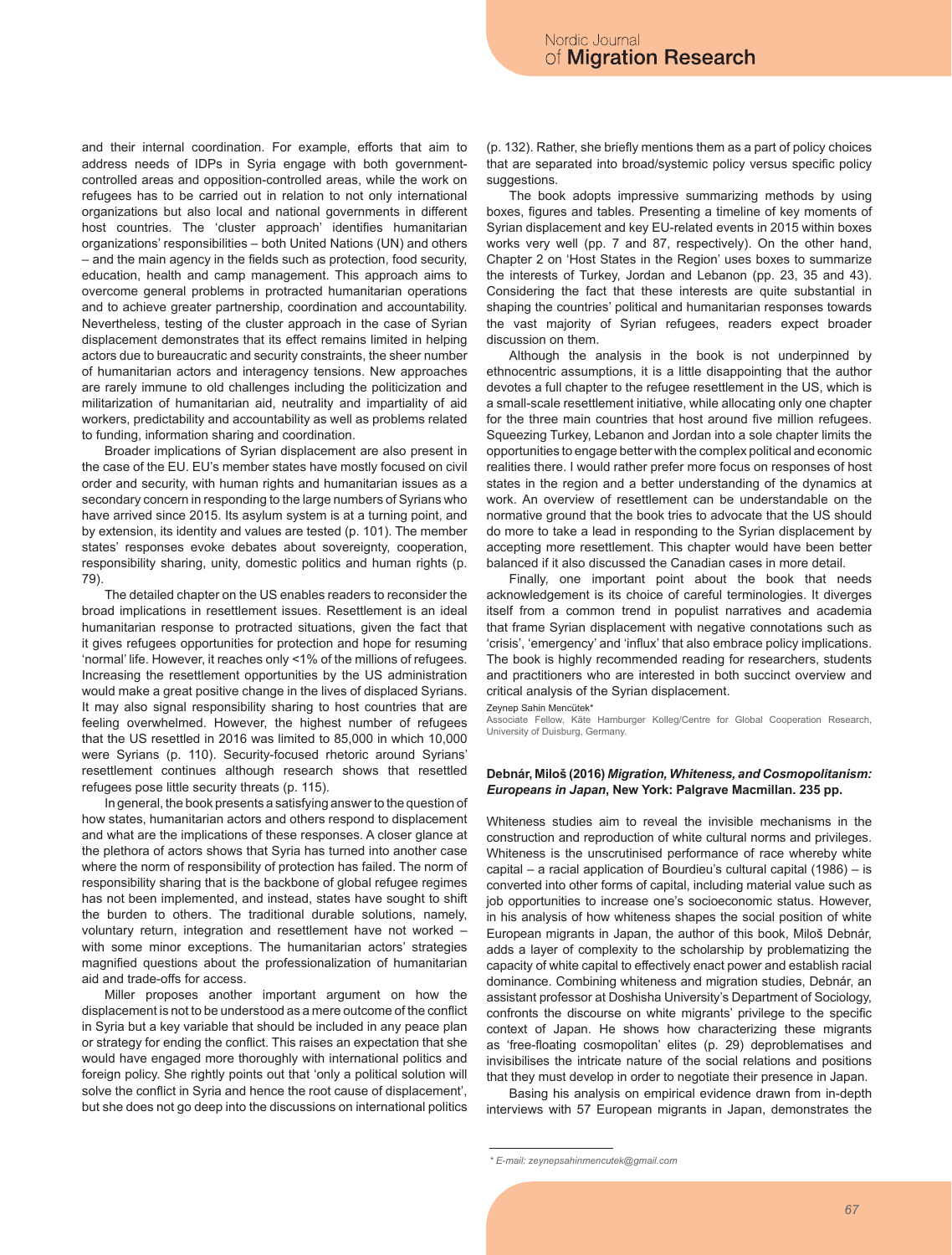situational nature of white privilege as it cannot exist independently the national social field. In addition, by choosing to study white European migrants in one of the most developed non-Western countries, he widens the discussion about whiteness beyond its usual geographical framework such as North America. This geographic extension of the scholarship has an important conceptual implication: through his study, Debnár empirically shows that the 'racial grammar' whereby white cultural norms are internalized cognitively (Bonilla-Silva 2011) blocks our ability to examine the migratory experiences of white migrants other than that of unproblematic. In Japan, whiteness takes on a very different and paradoxical meaning. The country's historical legacy and interactions with Western powers, as Debnár explains in chapters 2 and 4, contributed to establish whiteness as a '[symbol] of normative aspirations' (p. 126) just as they enabled to deny its superiority to 'Japaneseness' in the racial hierarchy of foreigners. In Japan, whiteness undergoes othering processes that commodify it and position it as an exotic culture to be consumed (white food, white music, western-style weddings, etc.). In this sociohistorical context, the assumption of the reproduction of white power through the exploitation of privileges to which only whites have access is hindered by the Japanese social setting.

The common thread of the book's six chapters is to fill the discursive gap between representations of privileged subjects who simultaneously occupy the position of 'preferred type of migrants' (p. 113) in comparison to other negatively stigmatized communities and the everyday racial differentiation and discrimination that white European migrants experience in Japan. To this end, Debnár deconstructs the conventional binary between non-white migrant victims and high-skilled white transnational professionals. Migration is neither a non-white marker nor a movement of low-skilled workers from the South to the North. The narratives produced by the interviewed subjects provide a more nuanced image of white migrants who are not necessarily the 'winners' of globalization but who equally need to negotiate their presence and integration in the Japanese society.

In deconstructing whiteness as a universal ontological carrier of racial supremacy – white privilege no longer escapes historical, social, cultural contexts but interacts with them – the author de-essentialises it by demonstrating that it is also gendered. While feminist scholars have already established that whiteness is not only limited to race and class but also intersects with gender, Debnár must, yet, be credited for examining the paradoxical case of gendered white privilege in Japan. Contrary to the usual views on global mobility patterns, white Europeans settling in Japan are not necessarily high skilled. Such was the case, until 2006, of many East-European women who came to Japan with an entertainer-type visa. Yet, high-skilled European women who came to Japan did not systematically experience white privilege like their male counterparts. While not necessarily sexualized like the women who came under the entertainer visa or in the case of 'mail order brides' from former European Soviet countries (p. 131), white female migrants married to Japanese nationals actually fall into the same gender dynamic as Japanese women. Debnár provides the example of an interviewee, a high-skilled Norwegian woman, who was socially expected to perform a particularly demanding meal rotation plan for her Japanese husband. It thus appears that for European women living with a Japanese partner, their integration may also involve fulfilling the expected gender roles of a Japanese wife.

Conversely, because whiteness can be gendered, the author argues that white and Japanese masculinities oppose each other, such that the former represents a western normative aspiration that is characterized by gender equality and modernity, whereas the latter symbolizes orientalism and antiquated traditions. Debnár further argues, that whiteness is not so much correlated with a white civilisation that would encompass gender equality and women's rights, but that gender itself marks the boundaries of white privilege, which in this case is primarily associated with a white male identity.

However, beyond gender considerations, whiteness in Japan often rhymes with 'stuckness'. According to the interviews conducted by the author, whiteness does not necessarily mean transcending the labour market and the everyday acts of discriminations. Many interviewees are in fact 'stuck' in occupational niches that are difficult to escape from. Based on interviewees' personal accounts of their experiences of the job market, Debnár explains in chapter 4 how whiteness is almost systematically associated with a 'natural' ability to speak English that is only offset by a 'no less natural' disability to learn Japanese. The English language proficiency takes on a biological meaning that is unique to white skin. Similarly, the Japanese language is constructed as biologically out of reach to white foreigners. This language impossibility creates an ontological gap that undermines white privilege and, to a certain extent, even leads to an invisibilised social exclusion. On the job market, this perception translates into a career trap for many white Europeans who, irrespective of their proficiency in English (or lack thereof), mastery of Japanese, skill sets and education, find themselves reluctantly occupying jobs that are in some way related to the English language. If the English language, as a cultural capital, can be easily converted into job opportunities, it can also block migrants' career plans and development. It follows that non-English-related skills, even when high or in demand, are harder to convert into job opportunities. Just like Japanese proficiency is orientalised and constructed as inaccessible to westerners, the workplace also becomes culturally difficult to enter for white migrants. This 'self-orientalism' (p. 157) leads to the 'othering' of white migrants, even when highly skilled and fluent in Japanese, as they are perceived as inadaptable to the cultural specificity of the Japanese workplace.

The status of otherness that keeps many European migrants stuck culturally in a symbolic muteness and professionally in occupational niches also prevents them socially from escaping the status of eternal foreign residents. In Japan, white privilege is not easily converted into other forms of capital that would provide socioeconomic advantage. As a result, Debnár eventually proposes an original combination of a transnational and cosmopolitan approach to whiteness in which the difference between victimized and privileged migrants becomes justifiably blurry. Whiteness, as explored in the Japanese context, is a lost or forgotten habitus because white privilege is less used and, thus, less internalized. Debnár's book has therefore the great merit of exploring the dynamism of habitus and how it is spatially determined. Yet, one could regret that an important and largely internalized lingering descriptor of whiteness was overlooked. Namely, transnational mobility still remains today significant privilege of migrants from the North. Admittedly, Debnár mentions historical cases of juridical or state-imposed restrictions to global European mobility, such as those enforced in East-European communist regimes. However, the current fluidity in movement of nationals from the North is not acknowledged in the book as a privilege. In chapter 3, Debnár argues that there are three main 'propensities' of the European movement to Japan: pursuing a certain lifestyle, a mobility culture and a fascination with Japan (pp. 91-93). It is, however, hard to picture African or Middle-Eastern migrants who could also be driven by comparable propensities, reach so easily the European continent given the constraining juridical processes that render visa delivery for legal entry extremely arduous. If the book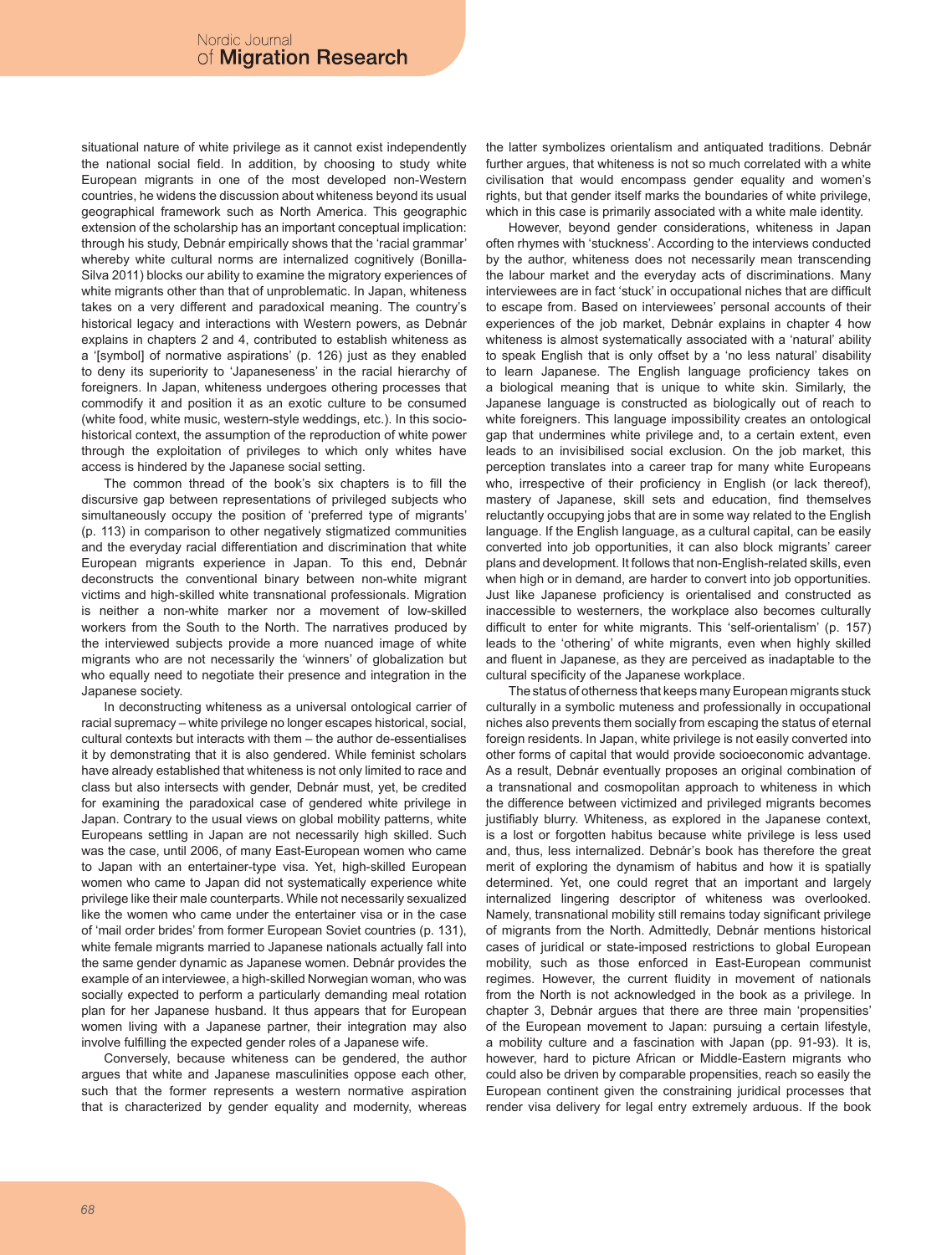makes a compelling argument about the limits of whiteness and the social stuckness of white migrants in Japan, it does not clearly consider transnational mobility as a privilege that still distinguishes between migrants from richer and poorer countries. The case of Middle-Eastern asylum seekers and refugees immobilised in camps once they (often irregularly) reach Europe highlights the fact that international mobility remains a valid descriptor of whiteness today. Hamza Safouane\*

Research associate at the Faculty of Economics and Social Sciences, Helmut Schmidt University, Hamburg, Germany

### **References**

- Bonilla-Silva, E 2011, , The invisible weight of whiteness: the racial grammar of everyday life in contemporary America', *Ethnic and Racial Studies*, vol. 35, no. 2, pp. 173-194.
- Bourdieu, P 1986, ,The forms of capital', in JG Richardson (ed.), *Handbook of theory and research for the sociology of education*, Westport, CT: Greenwood Press.

## **Giametta, Calogero (2017)** *The Sexual Politics of Asylum: Sexual Orientation and Gender Identity in the UK Asylum System***, London & New York: Routledge. 176 pp.**

In the current book, Calogero Giametta, a post-doctoral fellow at the Laboratoire Méditerranéen de Sociologie of Aix-Marseille Université, explores the experiences of 60 gender and sexual minority refugees in the UK. From the very first page, the reader can realise that throughout this book they will have the opportunity to observe the living realities of the research subjects and their everyday experience before and mainly after their arrival to the UK. Indeed, with a unique writing style of almost fictional eloquence and spontaneity, the author manages to transfer us to the field and escort him to his 2-year ethnography.

More detailed, in his rather insightful introduction, Giametta provides us with the details of his ethnographic research. Generally, his scope is to unravel the thread of the social, political and legal worlds of the focusing refugees as they reflect on their overall experience and discuss his results within a cross-disciplinary context of the social sciences aiming to empirical theorizing. This interdisciplinary tension appears already from chapter 2 'Traces of Difference: Self-Awareness, Distress, and Coping Strategies'. Here, Giametta concentrates on the internal feelings and mental processes that form the refugees' experiences of the asylum process. Through studying the narratives on their lives in the countries of origin and by comparing them to their personal view of their lives in the UK, Giametta explores the refugees' self-understanding and self-presenting as well as their mental vulnerability, which is mainly measured through their 'speakability' (p. 59). The main reason of their psychological vulnerability is related to the difficulty of the multiplying life choices they had to take throughout and after the certification process, such as networking trust and degree of self-exposition (pp. 59-60).

Giametta moves to a more macroscopic perspective in chapter 3 'The Global Politics of LGBT Rights'. Building on his ethnographic material, Giametta attempts to theorize the diverse global picture of the moving LGBT political subjects. Using the standpoint of a transnational sexuality study, he focuses on the historical, political and cultural links between homo-tolerant and homo-intolerant geographies. He projects the differences in gender and sexual structures existing in the Western North and those existing in the countries of origin as well as their political uses. The legal cleavages of the aforementioned situation follow in chapter 4 'Sexuality/Gender

and the Legal Process of Asylum'. In this chapter, readers are given the opportunity to have a critical insight into the applications of the existing UK legal framework regarding sexual minority asylum seekers. Through a meticulous examination of several such cases, Giametta observed the existence of a problematic array of a priori assumptions surrounding the subjects' experiences due to their sexuality (p. 103). Furthermore, he questions the legal measurability and the discursive indicators of 'gayness' that have been traditionally used to assess LGBT asylum seekers (p. 104).

In chapter 5, 'The Making of Knowable and Liberated Subjectivities in the Context of Asylum', the focus is stressed upon how the subjects experience their social representations of the others. More specifically, the author examines the ways such refugees are read by the law and immigration institutions and how is this filtered through their own lens. Thereupon, these experiences are compared to their original expectations and the underlying influence of general Western narratives and ideas of freedom. The desires of liberation are still incomplete since strong perceptions of victimhood pertain to the way they are seen by the wider community (p. 121). The bridging of mental living conditions to the material ones is made in chapter 6 'The Materiality of Asylum: The Production of Illegality, Poverty, and the Home Office Procedures'. In the arrival country, refugees are facing not a few material struggles, which weave interactions of great impact within their families and the wider social fabric (p. 142). Furthermore, Giametta questions the portrait of illegality that surrounds the mobile subjects as well as their fear of homelessness and exploitation by third parties.

In his concluding chapter, Giametta pays a close attention to the refugees' cultural capital and the differences in terms of individuals' perception of the categories of gender and sexuality. Moreover, he critically questions the existing categories' applicability on the case study of the refugees. The research subjects often strived to identify themselves with gender and sexual categories that were available in their new sociocultural environment (p. 149). Thus, Giametta proposes that we need to move beyond the neoliberal identity politics and their commodified categories and develop new pluralistic paradigms, disconnected from stereotypical views of gender and sexuality. In the appendix of the book, there is a tribute on the 'International Rainbow' theatre group, which comprises gay and lesbian asylum seekers and refugees in London, and a thorough discussion on using participatory theatre techniques in social research.

Overall, Giametta succeeds to examine with significant rigor a subject of particular sensitivity and academic underrepresentation. Throughout the book, the reader benefits from the opportunity to come in contact with the primary word of the refugees, as it was recorded during his interviews. Furthermore, theories from a vast array of traditions and socio-scientific fields weave a multispectral net of social interpretation with the real-world applications. However, it would be of paramount interest to examine whether following empirical field researches around the world can actually support his theoretical global view of sexual politics. Undoubtedly, this book can be a proven valuable source of knowledge for students of all levels interested in the sociocultural, legal and political dimensions of gender and sexuality in (forced) migration. In addition, it constitutes an excellent model for future empirical research in the field and a useful guide for professionals working within the refugee granting process.

#### Christos Orfanidis\*

Postgraduate Student in Ethics, Sociology, and the Study of Religion, Aristotle University of Thessaloniki, Greece.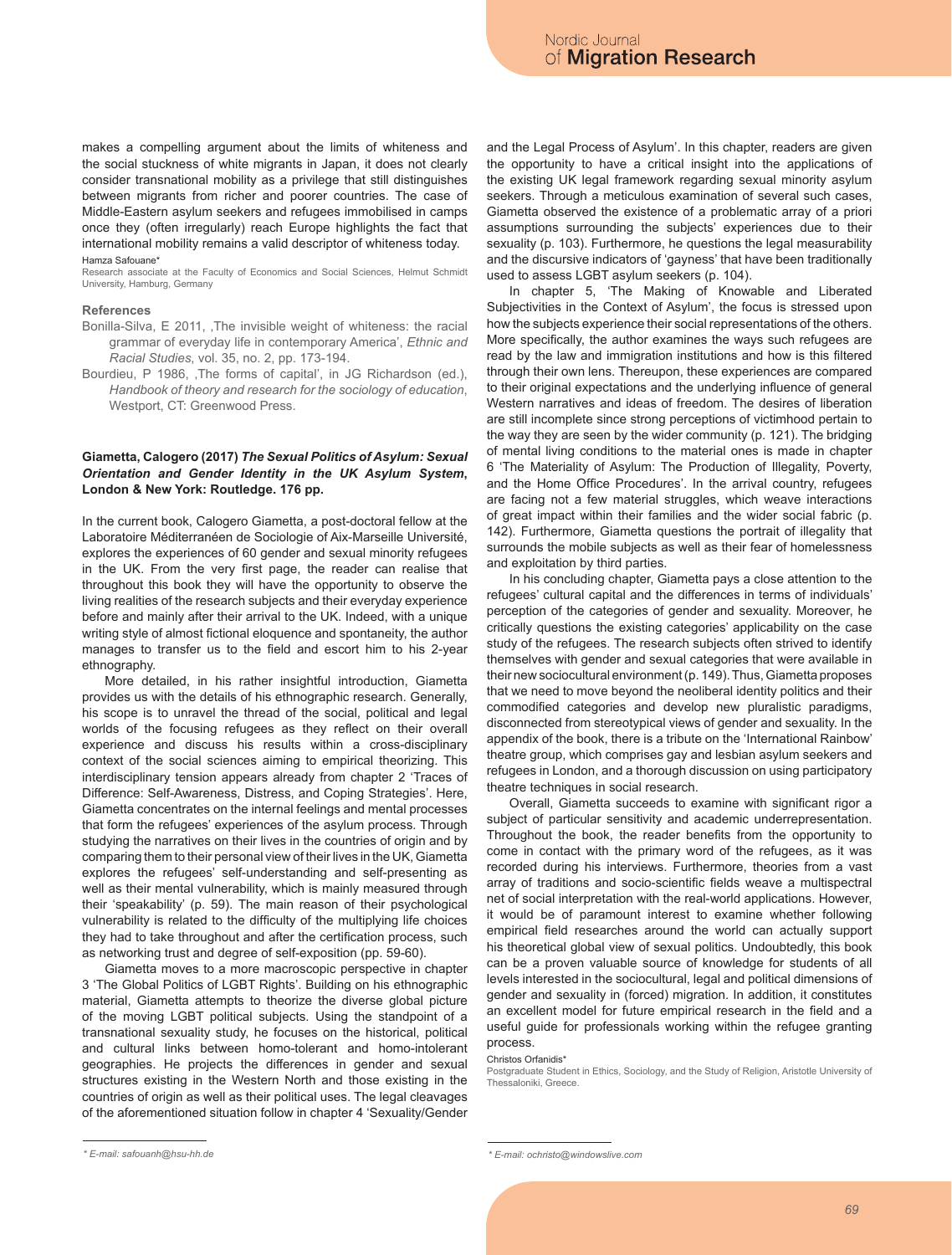# **Guia, Maria João, Koulish, Robert & Mitsilegas, Valsamis (eds.) (2016)** *Immigration Detention, Risk and Human Rights***, Heidelberg, New York, Dordrecht & London: Springer International Publishing. 293 pp.**

*Immigration Detention, Risk and Human Rights* is the third Englishlanguage publication that has been produced within the framework of the Crimmigration Control International Net of Studies, a group of researchers and academics whose goal is to increase crossdisciplinary knowledge concerning the phenomenon of crimmigration. The academic law background of the three editors, Maria João Guia, Robert Koulish and Valsamis Mitsilegas, is reflected in the inclusion of contributions drawn mainly from the disciplines of law and criminology.

Crimmigration, as Robert Koulish explains in the first of the 15 chapters of the book, is a term coined in 2006 by Juliet Stumpf that captures the intersection of migration law and criminal law (p. 2), whereby criminal law enforcement mechanisms are deployed to control and manage migration. Crucially, however, as crimmigration scholars have highlighted, the enforcement apparatus is decoupled from the procedural safeguards that traditionally accompany criminal law sanctions. There is thus a sharp cleavage between the rights enjoyed by citizens and those which may be invoked by migrants against the state (p. 2).

As indicated by the title, the chapters in this volume primarily deal with various aspects of the detention of migrants, one of the key features of crimmigration. There is also, however, a number of chapters dealing with the criminalisation of migration more generally. The focus of the chapters is confined to Europe and North America, two important destination regions for migrants which are arguably leading the way in the criminalisation of migration.

Given the reference to human rights in the book's title, it will come as no surprise that it includes – in chapters by legal scholars Galina Cornelisse, Elspeth Guild and Marloes Vrolijk – an evaluation of the detention-related case law of the European Court of Human Rights (ECtHR). What may come as a surprise to some readers, however, is that the detention safeguards conferred on migrants by the European Convention on Human Rights (ECHR) fall far shorter than those extended to citizens. Article 5 of the ECHR provides that everyone has a right to liberty which may be abridged only if strictly necessary. However, when it comes to Article 5(1)(f), which envisages the lawful detention of a person either to prevent unauthorised entry into a country or to effect deportation or extradition, detention does not have to be strictly necessary.

In a chapter entitled 'Immigration Detention: An Instrument in the Fight Against Illegal Immigration or a Tool for Its Management?', Cornelisse notes how in 1996 the ECtHR in the seminal case of *Chahal v the UK* found that states are entitled to detain migrants with a view to deporting them even when, for example, they do not pose a flight risk and detention is therefore not necessary to ensure that the deportation takes place. Cornelisse has noted elsewhere that the court would have been hard-pushed to interpret Article 5(1)(f) in such a way as to give any more discretion to the state in this field (Cornelisse 2010). The corollary, of course, is that there is little the court could have done to more effectively remove migrants facing deportation from the protection potential of Article 5.

There is a certain irony in the fact that a far more robust catalogue of detention-related safeguards for migrants is to be found in the EU legal order as a result of one of the key pieces of EU migration legislation introduced in the past 10 years, namely, the Return Directive. Adopted in 2008, this directive seeks to establish common standards and procedures across the EU for the expulsion of unlawfully present non-EU citizens. The directive also regulates the detention of such migrants ahead of their expulsion and is the subject of extensive discussion in the chapters by Charles Gosme and Valsamis Mitsilegas.

While the Return Directive has been criticised for codifying an expulsion regime that is lacking from a rights perspective due to provisions concerning prolonged pre-removal detention and mandatory re-entry bans (Baldaccini 2009), Mitsilegas deftly illustrates how some of the many judgments from the Luxembourg-based Court of Justice of the European Union (CJEU) concerning the directive have operated to rein in the more exuberant EU member states in their efforts to criminalise unlawful entry and stay. Thus, for example, the cases of *El Dridi*, concerning expulsion from Italy of an irregular migrant, and *Achughbabian*, which concerned expulsion from France of an unlawfully present Armenian, made clear that states may not impose a criminal prison sentence on an irregular migrant solely on the basis of unlawful entry or stay. These rulings, the second and third, respectively, from the CJEU concerning the Return Directive saw the CJEU take the view that imposition of prison sentences for such infractions would undermine the effectiveness of the Return Directive, the main goal of which is to eliminate the presence of irregular migrants. Criminal sanctions may, however, be imposed on those to whom the directive's return procedure has been applied and who nonetheless continue to stay unlawfully in the territory of a member state without any justified ground for non-return, a category of migrant discussed in Gosme's insightful contribution to the volume entitled 'Trapped Between Administrative Detention, Imprisonment, and Freedom-in-Limbo'

A further positive development from a human rights point of view that flows from the Return Directive is its requirement that detention shall take place in specialised detention facilities. Such human rightscompliant immigration detention may, however, not be without its own dangers. In the shortest chapter 'Sovereign Discomfort: Can Liberal Norms Lead to Increasing Immigration Detention?', Michael Flynn provocatively asks whether 'the diffusion of normative regimes aimed at protecting non-nationals' may be leading to an increase in the detention of migrants (p. 19). Flynn argues that advocacy for proper treatment of detainees and for states to detain migrants separately from criminals has aided 'the emergence of dedicated immigration detention regimes' even in countries that until recently made little effort to engage in systematic detention of migrants (p. 19). The establishment of specialised detention facilities for migrants arguably generates pressure to ensure that such facilities are put to use. Rather than emphasising the treatment of migrant detainees, Flynn suggests that rights advocates might do better to work 'to ensure that any limitation on freedom remains the exception to the rule' (p. 22).

While space constraints prevent a detailed discussion of each of the 15 chapters in the collection under review, it is worth adverting to the renewed relevance of the chapter entitled 'Immunity from Criminal Prosecution and Consular Assistance to the Foreign Detainee According to International Human Rights Law'. In this chapter, Larissa Leite discusses the right of states, in the context of international human rights law, to provide consular assistance to their citizens when in foreign countries. This well-established right of countries of citizenship might be viewed as newly relevant in light of the commitment made by states in the New York Declaration for Refugees and Migrants to safeguard the rights of migrant communities abroad, including through consular protection, assistance and cooperation. Adopted by the UN General Assembly in September 2016, the New York Declaration for Refugees and Migrants was the